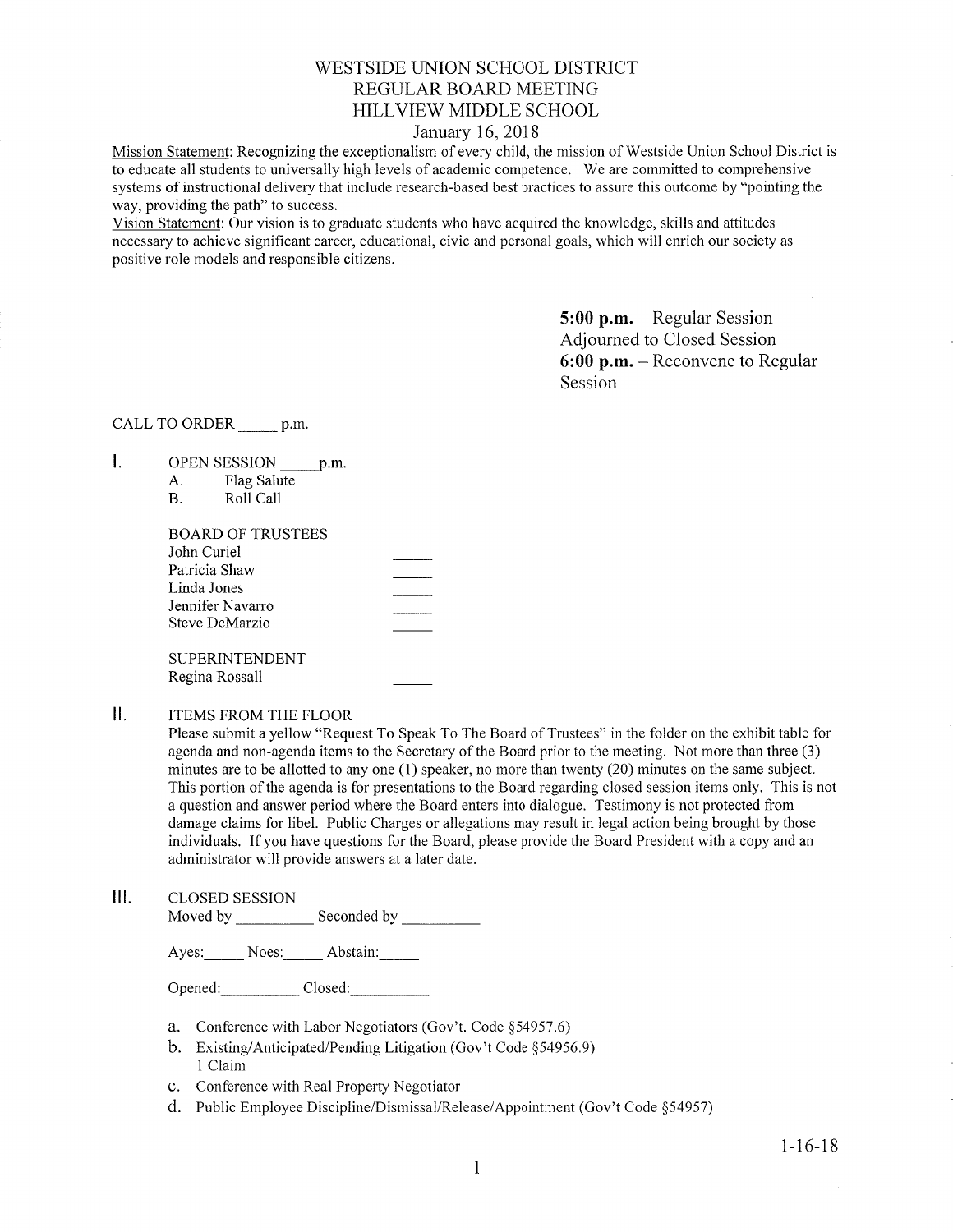- e. Pupil Personnel (Ed Code 35146 and 48918) I Case
- IV. RECONVENE TO OPEN SESSION AT p.m.
- V. REPORT OF CLOSED SESSION ACTION
- VI PRESENTATIONS
	- A. Esperanza Site and Employee Recognitions<br>B. Doctoral Program Reyna Smith<br>C. 2016-17 Audited Financial Statement
	-
	-
- HEARING SESSION/STAFF REPORTS vil
	- A. Board Comments
	- B. Staff Reports
		- 1. Assistant Superintendent Administrative Services<br>
		2. Assistant Superintendent Educational Services<br>
		3. Deputy Superintendent
		-
		-
		- 4. Superintendent

#### PERSONAL APPEARANCES vilt

- 
- A. Westside Union Teachers Association Representatives B. California School Employees Association Representatives C. Parent Teacher Association Representatives D. West Antelope Valley Educational Foundation Representatives
- 
- 

#### ITEMS FROM THE FLOOR IX

Please submit a yellow "Request To Speak To The Board of Trustees" in the folder on the exhibit table for agenda and non-agenda items to the Secretary of the Board prior to the meeting. Not more than three (3) minutes are to be allotted to any one (l) speaker, no more than twenty (20) minutes on the same subject. This is not a question and answer period where the Board enters into dialogue. Testimony is not protected from damage claims for libel. Public Charges or allegations may result in legal action being brought by those individuals. If you have questions for the Board, please provide the Board President with a copy and an administrator will provide answers at a later date.

#### PUBLIC HEARING X

None

#### XI BUSINESS SESSION

- A. Organizational/Governance l. Agenda
	-

Iteml

Moved by \_\_\_\_\_\_\_\_\_\_\_\_\_\_ Seconded by

To approve the Agenda of the Regular Meeting of January 16,2018

Ayes: Noes: Abstain:

Goal #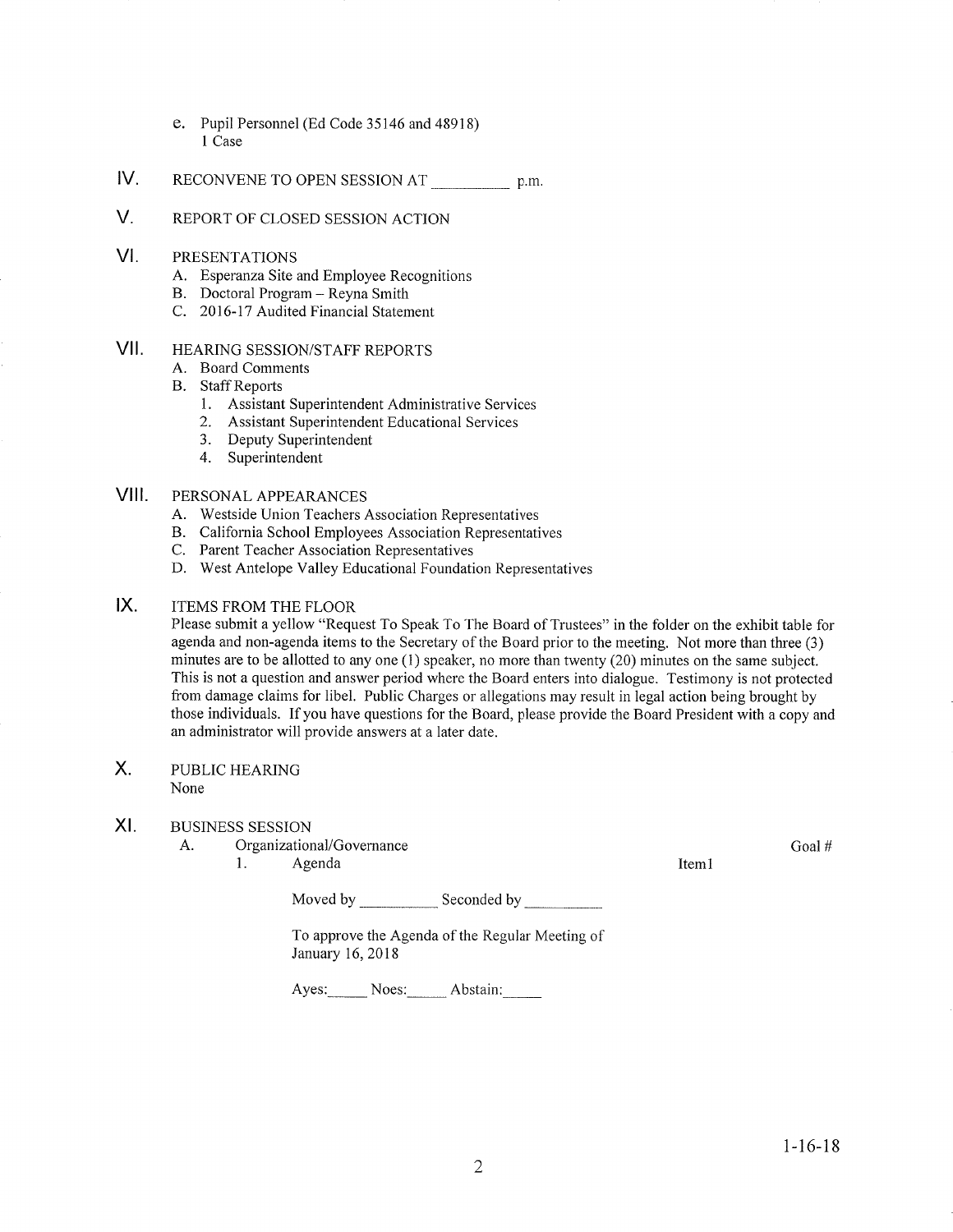| Actions proposed for the Consent Calendar, are items with adopted policies and     |
|------------------------------------------------------------------------------------|
| approved practices of the District and are deemed routine in nature. They will be  |
| acted upon in one motion, without discussions, unless members of the Board request |
| an item's removal. The item will then be removed from the motion to approve and    |
| after the approval of the consent agenda the item(s) will be heard.                |

 $\sim 300$ 

Items2a -2h Goal #

|    | 2. | Consent<br>Minutes of the Regular Meeting on December 12,<br>a.<br>2017<br><b>Fundraising Authorizations</b><br>b.<br>Gifts to the District<br>$c_{\cdot}$<br>d.<br>Personnel Report<br>Purchase Orders<br>e.<br>f.<br>Consultant/Contract Schedule<br>Conference/Workshop Schedule<br>g.<br>h.<br>Obsolete Item Disposal List |        |  |  |
|----|----|--------------------------------------------------------------------------------------------------------------------------------------------------------------------------------------------------------------------------------------------------------------------------------------------------------------------------------|--------|--|--|
|    |    | Moved by Seconded by Seconded by                                                                                                                                                                                                                                                                                               |        |  |  |
|    |    | Approval of the Consent Items as presented.                                                                                                                                                                                                                                                                                    |        |  |  |
|    |    | Ayes: Noes: Abstain:                                                                                                                                                                                                                                                                                                           |        |  |  |
|    | 3. | California Teacher Induction Program                                                                                                                                                                                                                                                                                           | Item 3 |  |  |
|    |    |                                                                                                                                                                                                                                                                                                                                |        |  |  |
|    |    | Approval of the California Teacher Induction Program                                                                                                                                                                                                                                                                           |        |  |  |
|    |    | Ayes: Noes: Abstain:                                                                                                                                                                                                                                                                                                           |        |  |  |
|    | 4. | Discussion Item<br>Governance                                                                                                                                                                                                                                                                                                  | Item 4 |  |  |
| В. |    | <b>Educational Services</b>                                                                                                                                                                                                                                                                                                    |        |  |  |
|    | 5. | Site Plans:                                                                                                                                                                                                                                                                                                                    | Item 5 |  |  |
|    |    | Del Sur<br>$\bullet$<br>Valley View<br>۰                                                                                                                                                                                                                                                                                       |        |  |  |
|    |    | Moved by Seconded by Seconded by                                                                                                                                                                                                                                                                                               |        |  |  |
|    |    | Approval of Site Plans                                                                                                                                                                                                                                                                                                         |        |  |  |
|    |    | Ayes: Noes: Abstain:                                                                                                                                                                                                                                                                                                           |        |  |  |
|    | 6. | <b>SUMS MTSS Grant</b>                                                                                                                                                                                                                                                                                                         | Item 6 |  |  |
|    |    | Moved by Seconded by                                                                                                                                                                                                                                                                                                           |        |  |  |
|    |    | Approval of the SUMS MTSS Grant                                                                                                                                                                                                                                                                                                |        |  |  |
|    |    | Noes: Abstain:<br>Ayes:                                                                                                                                                                                                                                                                                                        |        |  |  |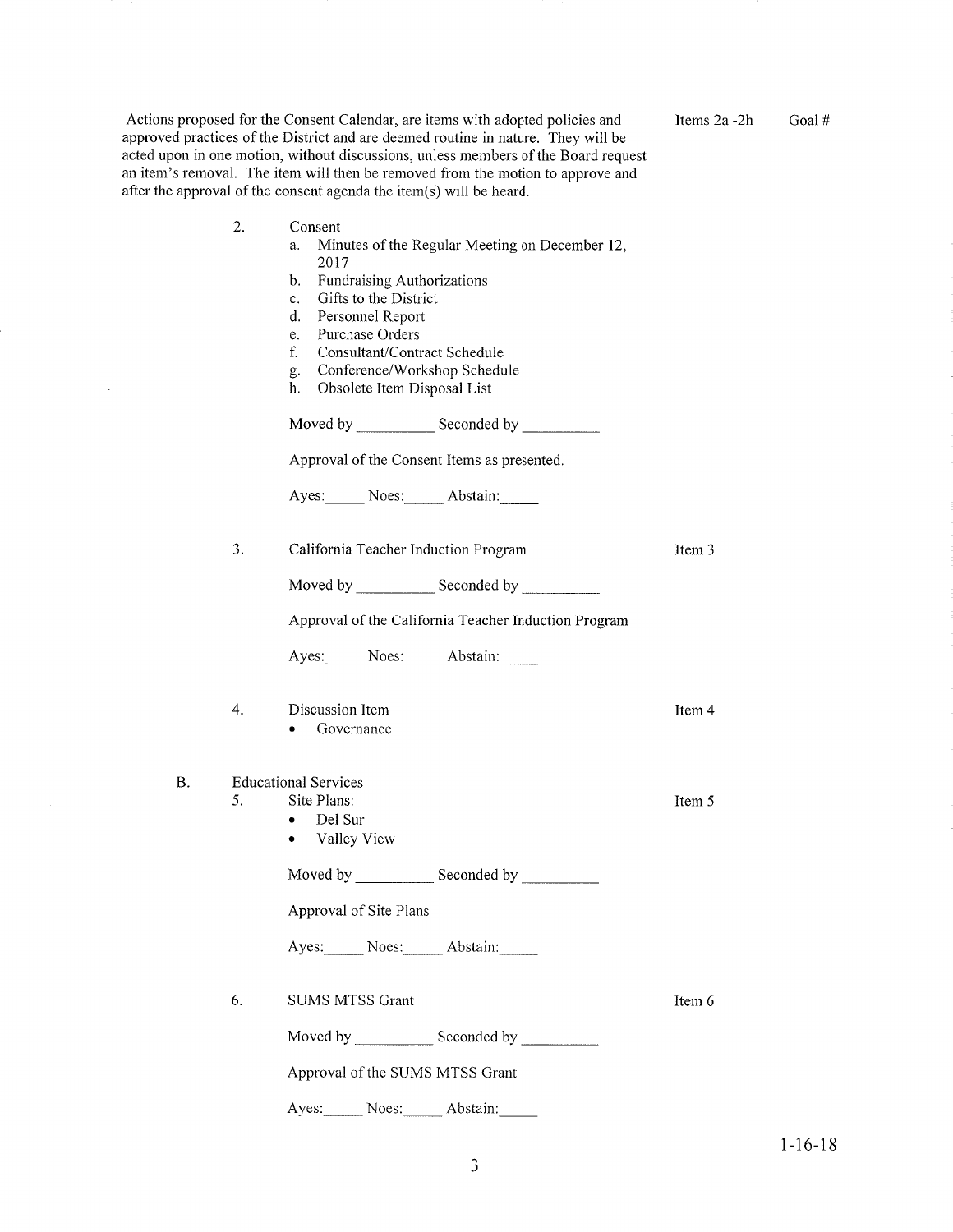|       |                                                                                                                                                   | 7.              | Air Force Research Laboratory Grant                 | Item 7 | Goal# |  |  |  |
|-------|---------------------------------------------------------------------------------------------------------------------------------------------------|-----------------|-----------------------------------------------------|--------|-------|--|--|--|
|       |                                                                                                                                                   |                 |                                                     |        |       |  |  |  |
|       |                                                                                                                                                   |                 | Approval of the Air Force Research Laboratory Grant |        |       |  |  |  |
|       |                                                                                                                                                   |                 | Ayes: Noes: Abstain:                                |        |       |  |  |  |
|       | C.                                                                                                                                                | Personnel<br>8. | Short Term Staffing Permits                         | Item 8 |       |  |  |  |
|       |                                                                                                                                                   |                 |                                                     |        |       |  |  |  |
|       |                                                                                                                                                   |                 |                                                     |        |       |  |  |  |
|       |                                                                                                                                                   |                 | Approval of Short Term Staffing Permits             |        |       |  |  |  |
|       |                                                                                                                                                   |                 | Ayes: Noes: Abstain:                                |        |       |  |  |  |
|       |                                                                                                                                                   | 9.              | Provisional Intern Permit                           | Item 9 |       |  |  |  |
|       |                                                                                                                                                   |                 | Moved by Seconded by                                |        |       |  |  |  |
|       |                                                                                                                                                   |                 |                                                     |        |       |  |  |  |
|       |                                                                                                                                                   |                 | Ayes: Noes: Abstain:                                |        |       |  |  |  |
| XII.  | <b>INFORMATION SESSION</b><br>Items From The Floor - Continued<br>А.<br><b>B.</b><br>Dates to Remember:<br>1. Regular Meeting on February 6, 2018 |                 |                                                     |        |       |  |  |  |
|       | Regular Meeting on February 20, 2018<br>2.<br>Board Comments - Continued<br>C.                                                                    |                 |                                                     |        |       |  |  |  |
| XIII. | <b>NEW BUSINESS</b><br>Future Board Meeting Items                                                                                                 |                 |                                                     |        |       |  |  |  |
| XIV.  | CLOSED SESSION - Continued                                                                                                                        |                 |                                                     |        |       |  |  |  |
| XV.   | RECONVENE TO OPEN SESSION at p.m.                                                                                                                 |                 |                                                     |        |       |  |  |  |
| XVI.  | REPORT OF CLOSED SESSION ACTION                                                                                                                   |                 |                                                     |        |       |  |  |  |

XVII. ADJOURNMENT There being no further business to come before the Board, the regular meeting of January 16, 2018, is adjourned at p.m. by the Board President.

In compliance with the Americans with Disabilities Act, if you need special assistance to access the Board meeting room or to otherwise participate at this meeting, including auxiliary aids or services, please contact Tonya Williams at (661) 722-0716. Notification at least 48 hours prior to the meeting will enable the District to make reasonable arrangements to ensure accessibility to the Board meeting room.

Any writings or documents that are public records and are provided to a majority of the governing board regarding an open session item on this agenda will be made available for public inspection on the District Web Site,

1-16-18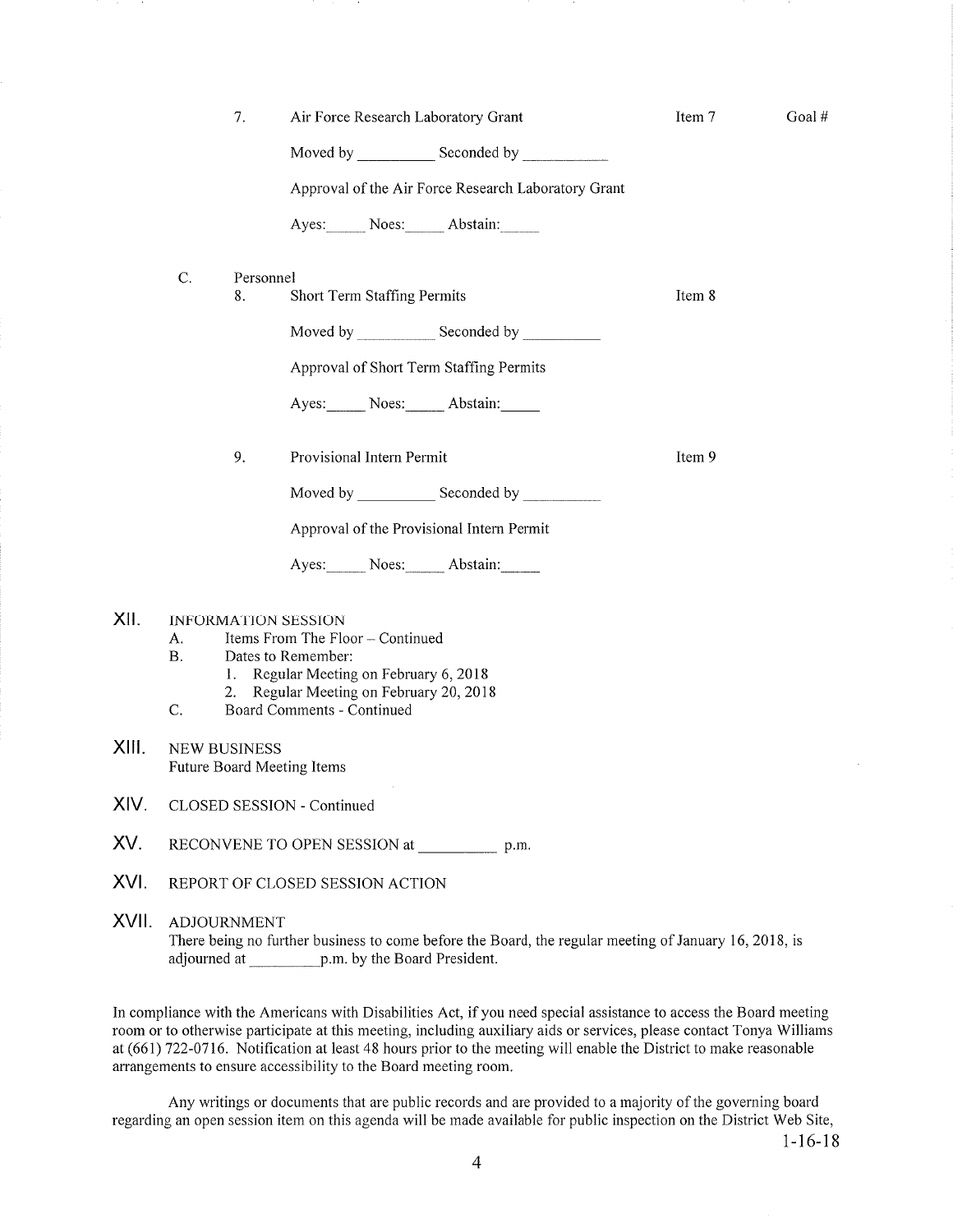www.westside.k12.ca.us or in the District Office located at 41914 50<sup>th</sup> St. West, Quartz Hill, CA 93536 during normal business hours (8:00 a.m. – 4:00 p.m.)

 $\bar{\mathcal{A}}$ 

 $\mathcal{A}$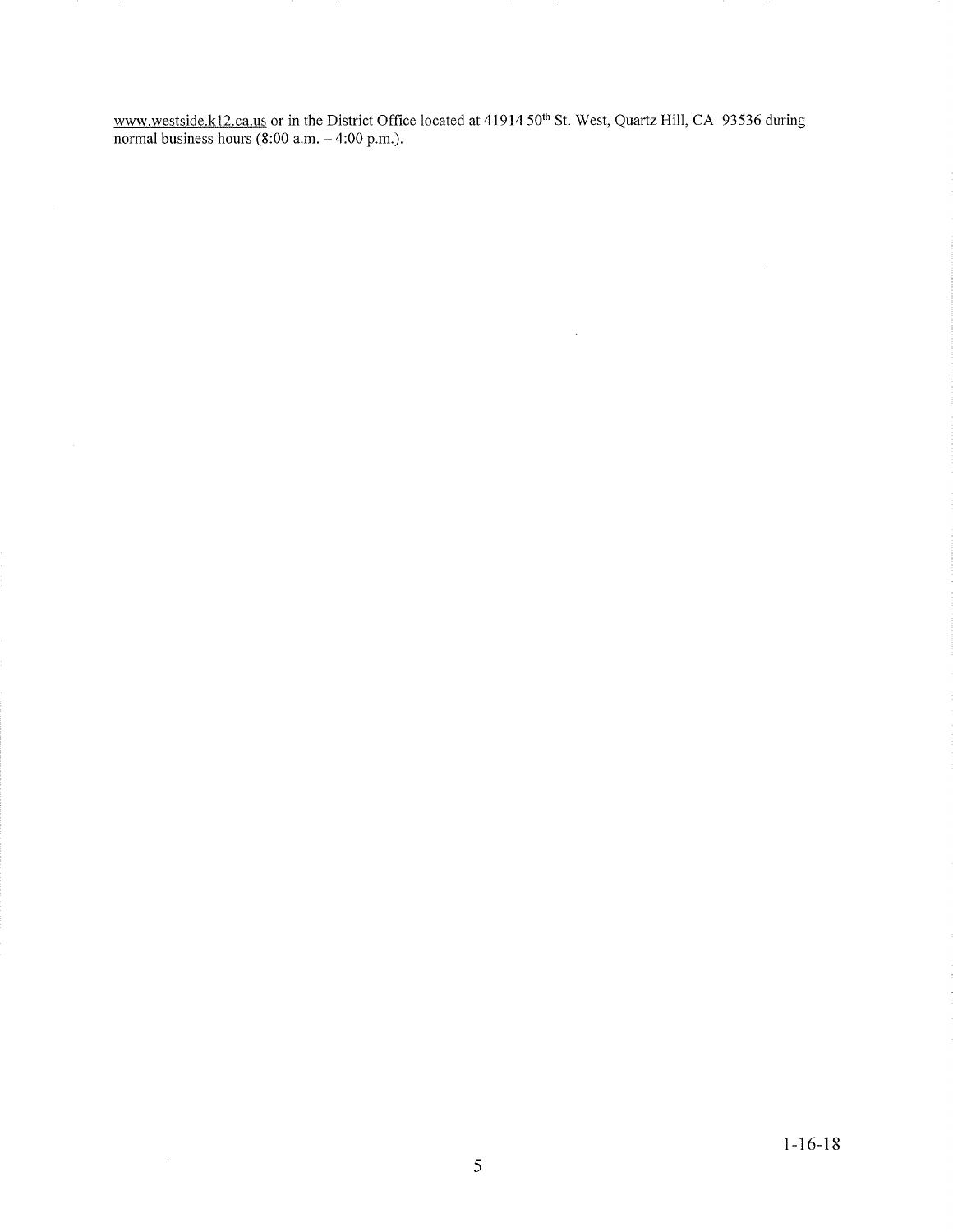# Core Beliefs and Board Goals 2017-20t8

# The District uses data to create a learning-oriented culture for both staff and students which defines success in terms of improvement and progress.

#### 1 WE BELIEVE THAT OUR TEACHERS AND STAFF ARE OUR MOST VALUABLE ASSETS AND RESOURCES

2. WE OPERATE WITH TRANSPARENCY, TRUST AND INTEGRITY, GOVERNING IN A DIGNIFIED, PROFESSIONAL MANNER, TREATING EVERYONE WITH CIVILITY AND **RESPECT** 

#### 3. WE ARE ABSOLUTELY COMMITTED TO PROVIDING A SAFE, DISTINGUISHED AND ENGAGING LEARNING ENVIRONMENT THAT ENSURES ALL STUDENTS LEARN TO THEIR HIGHEST POTENTIAL

- $\leftrightarrow$  A. Build the capacity of board and district staff in developing and monitoring data related to goals and priorities specifically in the area of cultural responsiveness and educational equity
- B. A key concern and priority for this governing board is improving the accuracy and consistency of grading which should measure what students know, as they play a crucial role in every aspect of students' academic lives and future lives as global citizens. Areas of concern are: 1) Grades reflect progressive and mastery of content. 2) They are predictable and understood by parents and third parties. 3) That non-academic factors are graded separately. 4) The system adopted is not overwhelming for teachers. ôp
	- \* Annual Report by Educational Services

#### 4. WE ARE ABSOLUTELY COMMITTED TO PROVIDING THE NECESSARY FACILITIES TO MEET THE HOUSING AND EDUCATION NEEDS OF OUR CHANGING STUDENT POPULATION AND A VISION THAT PROMOTES AND SUPPORTS THEIR FUTURE

- èp A. Continue the Cottonwood Elementary School modernization
- èp B. Receive annual updates to the District's Facilities Master Plan while exploring and securing options to finance the plan.<br> **EXE** C. Continue to implement sustainable clean energy programs that promote the long-term well-
- being of both the District's finances and the environment.
	- \* Annual Report bv Business Services

#### 5 WE ARE FISCALLY TRUSTWORTHY AND DEDICATED TO RESPONSIBLE FINANCIAL ACCOUNTABILITY

#### 6. WE BELIEVE IN AND PROMOTE PARENT AND COMMUNITY INVOLVEMENT IN WESTSIDE UNION SCHOOL DISTRICT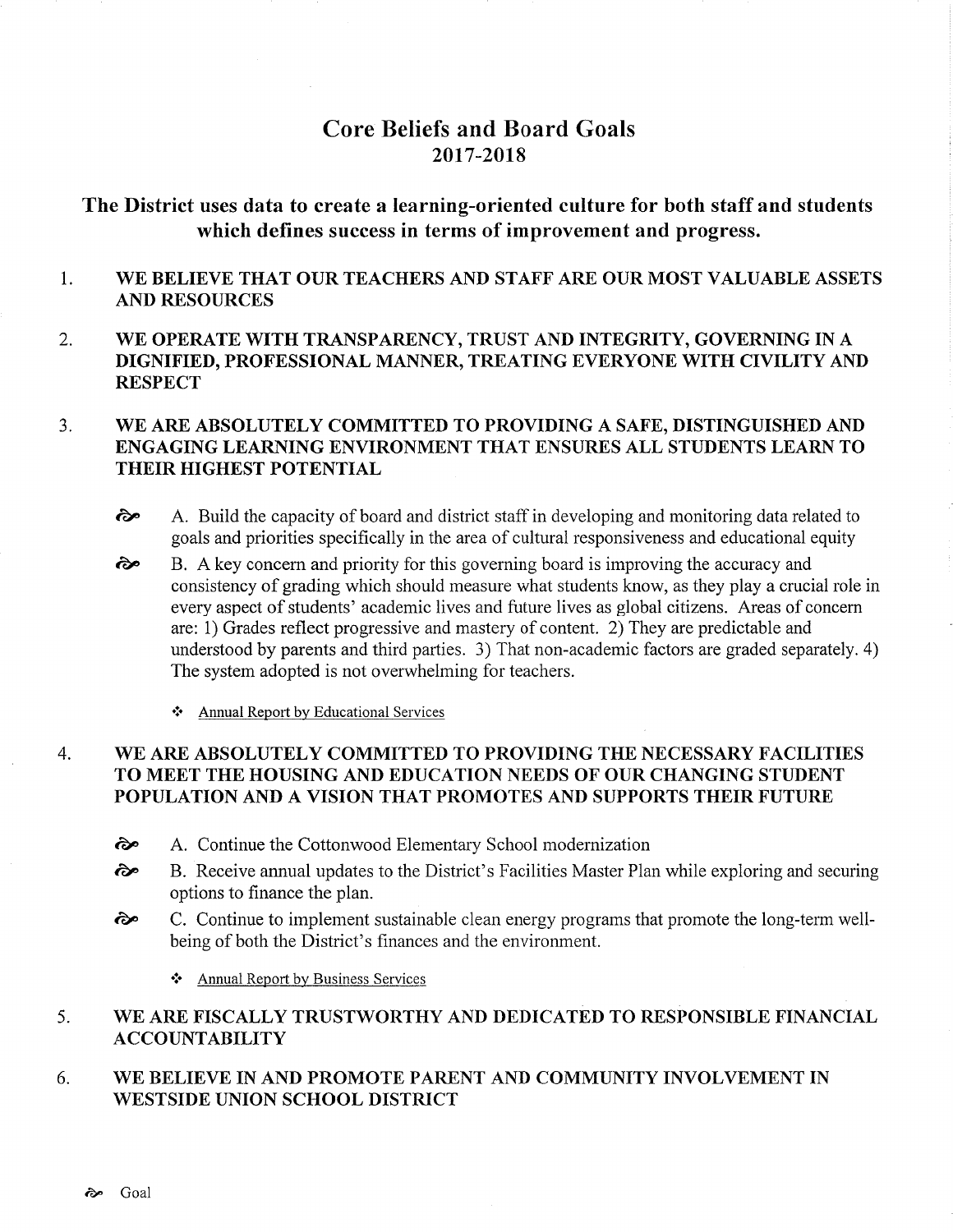## <sup>2017</sup>-2018 Board Expectations

# The District uses data to create a learning-oriented culture for both staff and students which defines success in terms of improvement and progress.

## 1. WE BELIEVE THAT OUR TEACHERS AND STAFF ARE OUR MOST VALUABLE ASSETS AND RESOURCES

### EXPECTATIONS:

- a. Provide staff development to enable employees in a job classifications to maintain and improve their skills to meet stated goals of the Board to meet the needs of sfudents. Continuously monitor and re-evaluate formula-driven staffing levels that adequately address student ratios and campus needs for all classifications of employees (classified, certificated, confidential, and administration)
- b. Maintain and monitor administrative training programs to enable existing staff to become administrators or to increase the skills of current administrators to assume increasing levels of responsibility in the future as well as immediately assisting with the reduction of attendance issues, traffic safety and student discipline at all school sites. Create programs that enable classified employees who want to become teachers to obtain the necessary information to do so, and work with the CSEA Board to make sure members know about contractual benefits available when taking college classes. As grants become available to help classified employees become teachers, apply for any for which the District is eligible.
- c. Provide ongoing recognition for school achievement, program development, i.e., California Gold Ribbon, Golden Bell, Employee of the Year, and Program Innovation: Joe Walker STEALTH, Gregg Anderson Academy, The IDEA Academy at Cottonwood, Westside Academy and Hillview 6<sup>th</sup> Grade Academy
- d. Continue a long-term plan to provide total compensation for all positions within the district that is competitive with the surrounding Antelope Valley elementary school districts
- 
- e. Provide ongoing training to ensure a safe work place for all employees f. As funds are available revenues will be placed in a separate account to pay for long term postemployment benefits
	- a. a. d & e Annual Report by Human Resources<br>b. b & c Annual Report from Superintendent<br>c. f Annual Report by Business Services
	-
	-

## 2. WE OPERATE WITH TRANSPARENCY, TRUST AND INTEGRITY, GOVERNING IN A DIGNIFIED, PROFESSIONAL MANNER, TREATING EVERYONE WITH CIVILITY AND RESPECT

### EXPECTATIONS

- à. Continue to improve the knowledge level of trustees through ongoing training, participation in political actions that influence improved funding and legislation for educational programs, and programs of independent study. All Board Members will attend the CSBA Annual Education Conference, with a report of sessions attended at a future Board Meeting, and receive a Masters in Governance certification
- The board will initiate the annual process for self-evaluation in June b.
- Annually set objectives to meet the goals of the district in June c.
- Continue to improve working relationship with employee unions to enable communications that enhance the overall well-being of the district including all employees d.
- A public-friendly version of the three major budget reports of the year shall be posted on the e. website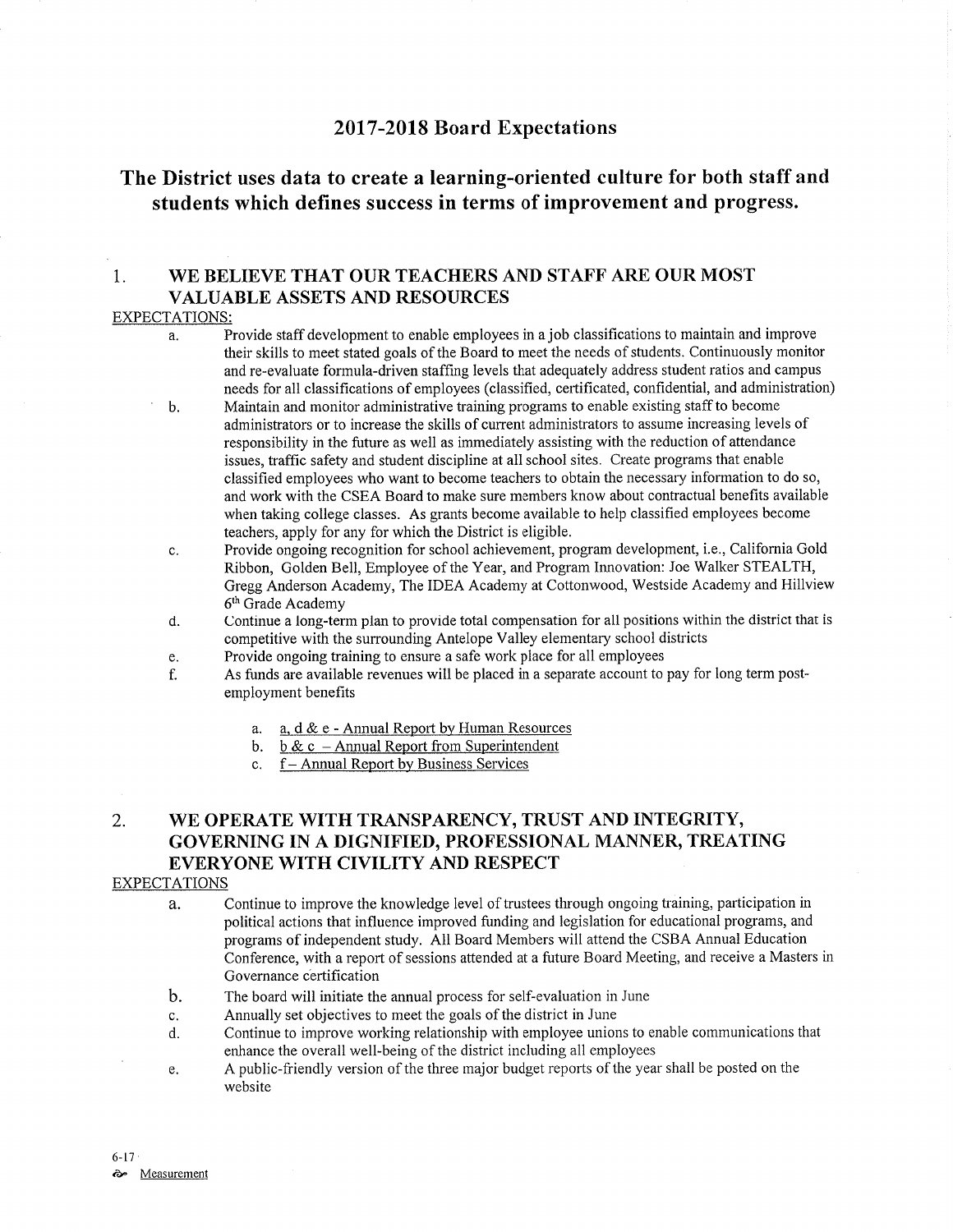## 3. WE ARE ABSOLUTELY COMMITTED TO PROVIDING A SAFE, DISTINGUISHED AND ENGAGING LEARNING ENVIRONMENT THAT ENSURES ALL STUDENTS LEARN TO THEIR HIGHEST POTENTIAL EXPECTATIONS:

- a. Staff will monitor comprehensive plans for improving student achievement including the Local Control Accountability Plan (LCAP) and the Comprehensive Safety Plans including the sections related to student discipline.<br>b. All students will receive rigorous and effective instruction, support and intervention that afford
- equitable access to a high quality educational experience in an environment that nurtures critical thinking, communication, collaboration, creativity and social responsibility.
- c. Teachers will use research-based best practices to design and deliver instruction, which addresses the knowledge, concepts and skills outlined in the State Standards. Teachers will design lessons that actively engage the minds of all learners with that which is to be leamed. Leaming objectives that describe what students will be able to do successfully and independently at the end of each lesson will be clearly articulated. Formative assessment will be used to guide and inform instruction. Summative assessment will be used to measure sfudent leaming.
- d. Professional Development will be aligned to improve student outcomes. Data will be collected to substantiate growth in student achievement.

## 4. WE ARE ABSOLUTELY COMMITTED TO PROVIDING THE NECESSARY FACILITIES TO MEET THE HOUSING AND EDUCATION NEEDS OF OUR CHANGING STUDENT POPULATION AND A VISION THAT PROMOTES AND SUPPORTS THEIR FUTURE

### EXPECTATION

a. Monitor and maintain high-quality information technology systems throughout the District

## 5. WE ARE FISCALLY TRUSTWORTHY AND DEDICATED TO RESPONSIBLE FINANCIAL ACCOUNTABILITY

### EXPECTATIONS:

- a. Continue to decrease encroachment of general funds by Special Education
- b. Continue to update and implement the adopted Technology Plan
- 
- c. Continue to increase operational efficiency<br>d. Citizens Oversight Committee will hold required meetings
- 
- e. Set budget priorities based on the goals of the District files is started in Support and retain partnerships that have a mutual priority to maximize the available dollars for
- improving programs for students<br>Maintain student Average Daily Attendance to exceed 96% percent.
- g. Maintain student Average Daily Attendance to exceed 96% percent.<br>
h. Senior Staff to hold twice-yearly fiscal status updates at employee work locations in order to educate and inform our stakeholders
- i. Maintain a financially responsible, positive District budget for the current year and two out years in order to preserve Westside's financial solvency, educational programs and the continued payment of employee salaries.
	-
	- $\approx$  g Annual ADA Report by Business Services<br> $\approx$  a, b, c, d, e, f, h & i Budget Presentations by Business Services